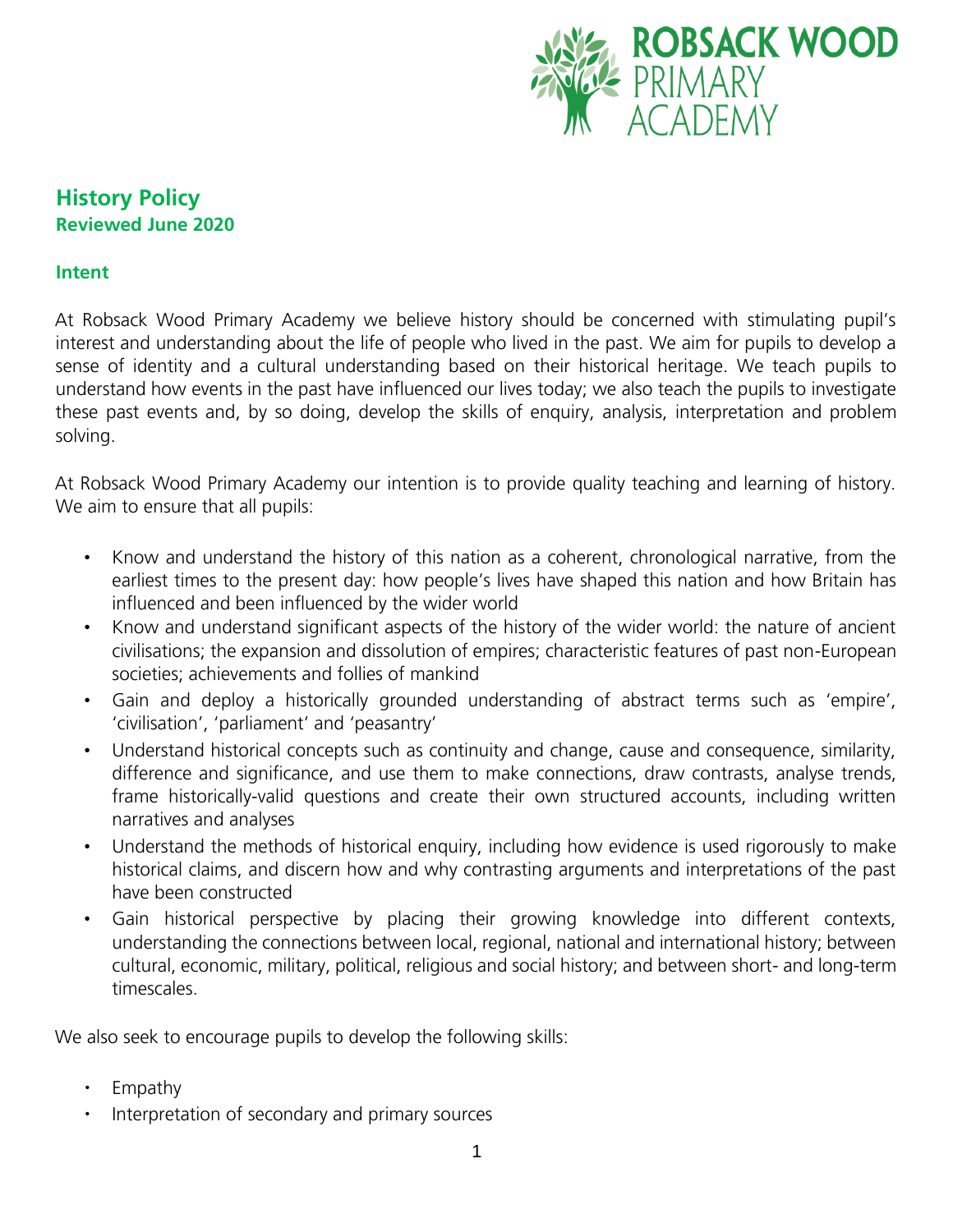- Historical enquiry
- Communicating history dramatically, verbally and narratively
- Research

### **Implementation**

History forms part of the Academy curriculum policy to provide a broad and balanced education to all pupils. Through our history teaching we provide learning opportunities that enable all pupils to make good progress. We do this by setting suitable learning challenges and responding to each child's different needs. History teaching focuses on enabling pupils of all abilities to think as historians. We encourage children to engage in history at a personal level by drawing on their existing knowledge, skills and understanding of the topic. Therefore, we teach history through sensory experiences such as re-enactments, drama and role play, and the use of visitors.

### **Early Years Foundation Stage (Understanding the World)**

This covers the subjects Geography, Science, DT, History, RE and ICT. This is a major area of learning and enquiry focusing on children's developing knowledge and understanding of their environment, other people and features of the natural and made world. It provides a foundation for historical, geographical, scientific and technological learning.

### **Key Stage 1**

Key Stage 1 focuses on developing pupil's awareness of the past, using common words and phrases relating to the passing of time. Pupils should know where the people and events they study fit within a chronological framework and will make comparisons between ways of life in different time periods, using a wide vocabulary of historical terms. Pupils should ask and answer questions, choosing and using parts of stories and other sources. They should understand some of the ways in which we find out about the past and identify different ways in which it is represented. In planning to ensure that pupils make progress teachers are often introducing pupils to historical periods that they will study more fully at Key Stage 2.

Pupils should be taught about:

- Changes within living memory
- Events beyond living memory that are significant nationally or globally
- The lives of significant individuals in the past who have contributed to national and international achievements
- Significant historical events, people and places in their own locality

#### **Key Stage 2**

Key Stage 2 should continue to allow pupils to develop a chronologically secure knowledge and understanding of British, local and world history, establishing clear narratives within and across the periods they study. They should note connections, contrasts and trends over time and develop the appropriate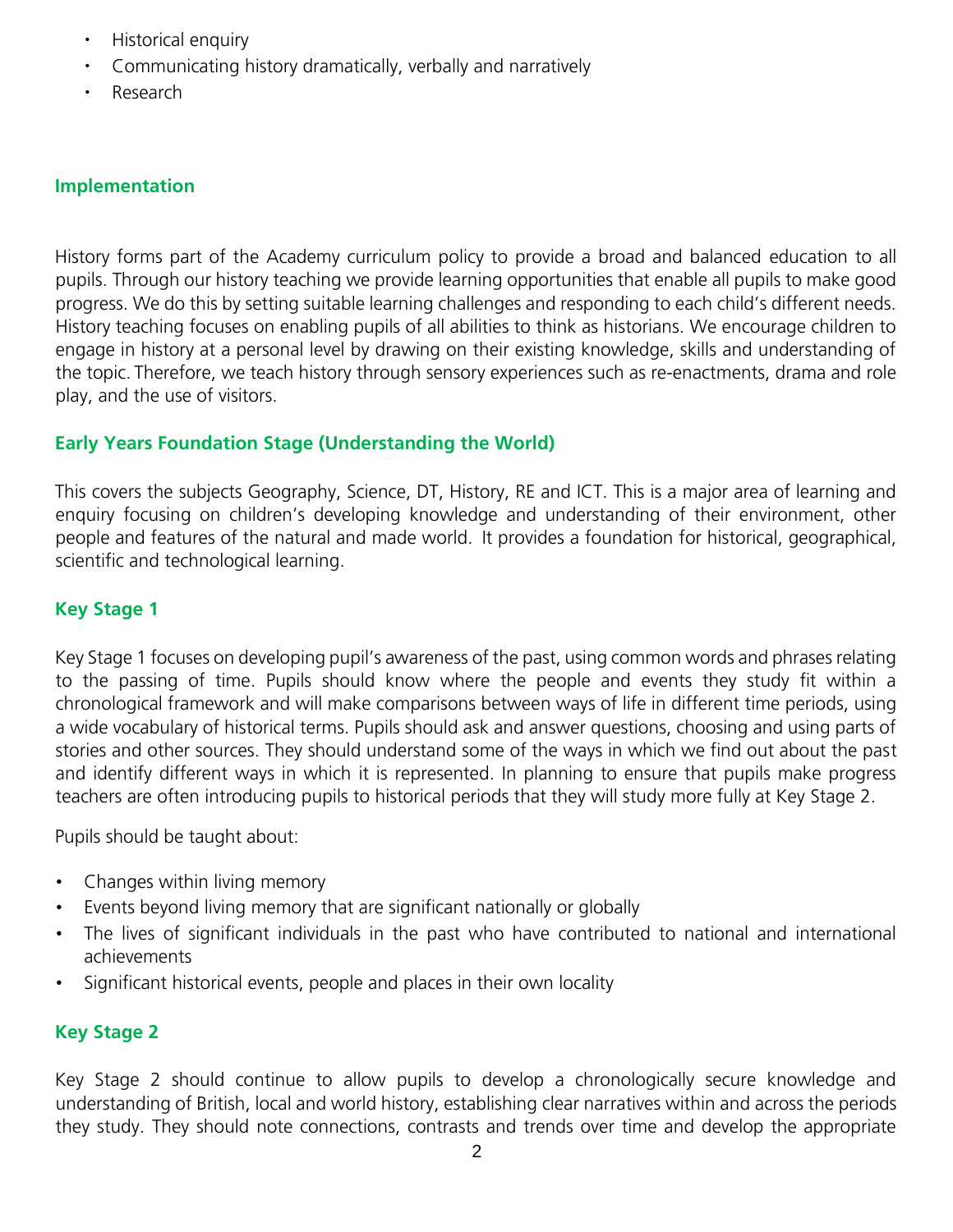vocabulary, by addressing and devising historically valid questions about change, cause, effect and making comparisons. Pupils should understand that knowledge of the past is constructed from a range of sources and use these to create responses that involve well organised, informed and thoughtful information. In planning to ensure the progression, teachers should combine overview and in depth studies that develop pupils understanding of both the long arc of development and the complexity of specific aspects of the content.

Pupils should be taught about:

- Changes in Britain from the Stone Age to the Iron Age
- The Roman Empire and its impact on Britain
- Britain's settlement by Anglo-Saxons and Scots
- The Viking and Anglo-Saxon struggle for the Kingdom of England to the time of Edward the Confessor
- A local history study
- A study of an aspect or theme in British history that extends pupils' chronological knowledge beyond 1066
- The achievements of the earliest civilizations an overview of where and when the first civilizations appeared and an in depth study of one of the following: Ancient Sumer; The Indus Valley; Ancient Egypt; The Shang Dynasty of Ancient China
- Ancient Greece a study of Greek life and achievements and their influence on the western world
- A non-European society that provides contrasts with British history one study chosen from: early Islamic civilization, including a study of Baghdad c. AD 900; Mayan civilization c. AD 900; Benin (West Africa) c. AD 900-1300

## **Impact**

## **Assessment and Reporting**

At Robsack Wood Primary Academy, we assess pupil's work in history by making informal judgements as we observe them during each history lesson. On completion of a piece of work, the teacher marks the work and will make comments as necessary. At the end of a unit of work, the teacher will make a summary judgement about the work of each pupil, if they are working towards, working at, or exceeding the unit objectives. We use this as a basis for assessing the progress of the child at the end of the year.

## **The contribution of History to other curriculum areas**

History contributes significantly to the teaching of a range of subjects; such as English and the development of pupil's speaking and listening skills through discussing historical questions or presenting their findings to the rest of the class, and writing by composing reports. Maths; pupils learn to use numbers when developing an awareness of chronology through looking at and creating time-lines. Computing; through the use of the internet to undertake research as well as to present their findings using different software. The history programme of study also enables pupils to understand that Britain's rich cultural heritage can be further enriched by the multi-cultural British society of today. At our Academy, we aim to embrace this through the teaching of history.